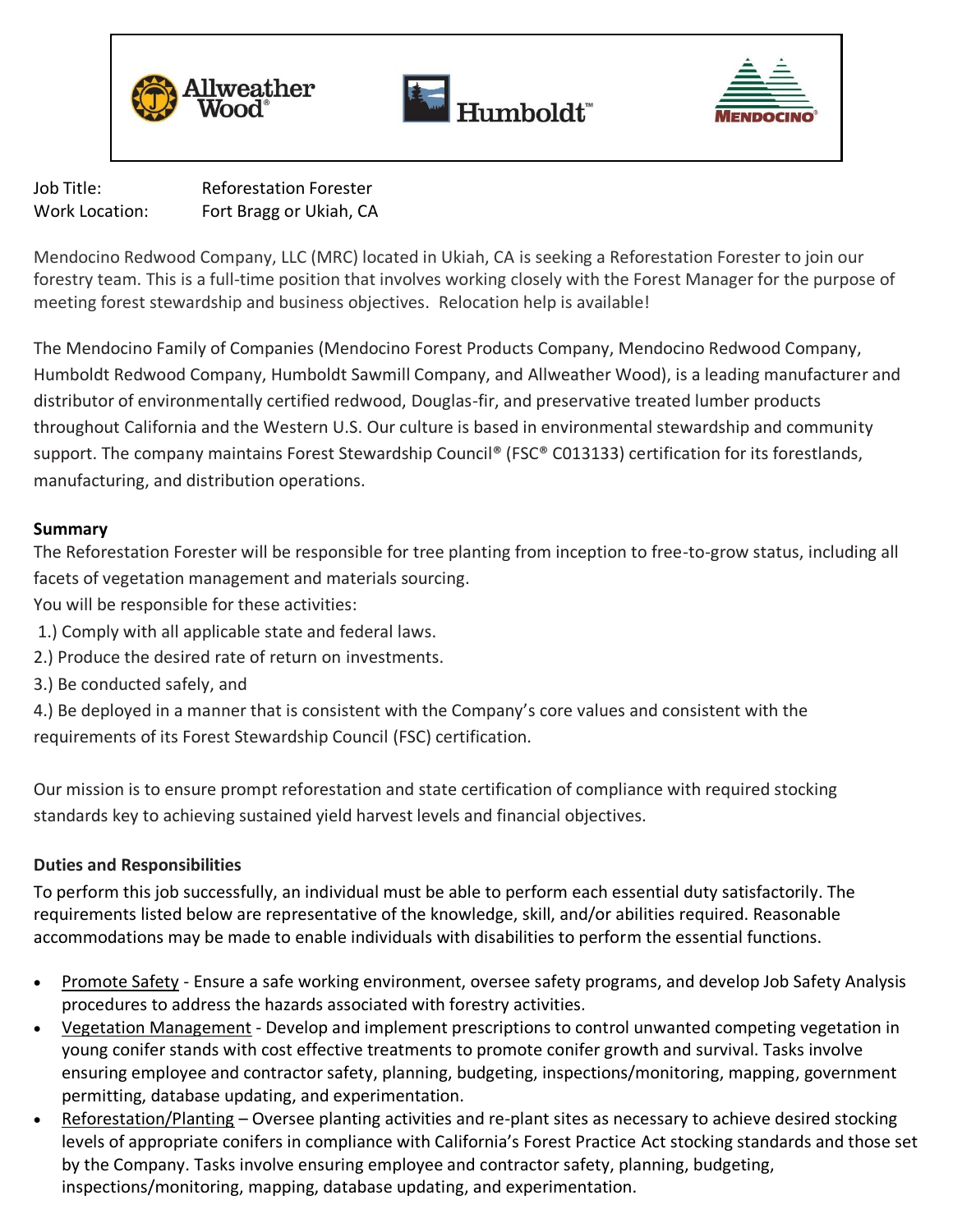- Site preparation- Oversee and/or advise area managers and RPFs as to appropriate methods to prepare areas for planting, this may include, broadcast or prescribed burning, brush piling and soil ripping.
- Monitoring *-* Conduct systematic surveys of various random planting projects to test whether Company goals are being met and to confirm compliance with the stocking standards required by California's Forest Practice Act. Such surveys will be needed to:
- 1.**)** Confirm the efficacy of treatments.
- **2.)** Compare planting performance to expectations based on financial analyses.
- **3.)** Assess clone performance; and
- **4.)** Prescribe additional stand management treatments.
- Pre-commercial Thinning Releasing overstocked stands by selection thinning at the ten-to-fifteen-year age groups promotes the continued rapid growth of the stand into the free-to-grow status. Tasks involve employee and contractor safety, planning, budgeting, contracting and conformance inspections, database updating, and experimentation.
- Tree improvement program- Carry out all necessary steps in continuing and growing the Company's tree improvement program. This will include oversite, maintenance and expansion of Company hedge farms, supervision of clone collection and propagation, testing of clone out plants and oversight of Company contacts with outside vendors and partners participating in the Improvement Program.
- Conduct Federal Worker Protection Safety Standards training for employees and contractors.
- Plan and conduct tours and address various groups interested in Company programs.
- Interact with Forestry department to ensure integration and cost-effective execution of projects.
- Assist Forestry department with preparation of Timber Harvesting Plans as time allows.
- Purchase materials and equipment for projects.
- May assist with return-on-investment analyses as directed.
- Oversee, but does not directly supervise, Company sub-contractors for tree planting and vegetation management projects.

# **Qualifications**

- Bachelor's degree in forestry or a related field (BS)
- This position requires a California Registered Professional Foresters license (RPF) and The California Pest Control Advisors (PCA) License or the ability to qualify for and take the RPF exam and obtain the PCA license within two (2) years of hire date.
- Must maintain a valid California Driver's License and be eligible to operate a company vehicle under company policy guidelines
- Strong knowledge in the California Forest Practices and Department of Pesticide Regulation rules is required.
- Ability to work without supervision and manage multiple projects in a timely manner.
- Must have good leadership and supervisory skills and the ability to maintain positive working relationships with Company groups, state agencies, and concerned citizen groups.
- Project experience including planting, burning, pesticide use, and pre-commercial thinning and tree improvement technology.
- To perform this position successfully, the individual will learn to become proficient with Geographic Information Systems, spreadsheets, and database software.

# **Physical Requirements**

- The employee must frequently lift and/or move up to 10 pounds and occasionally lift and/or move up to 100 pounds.
- Specific vision abilities required by this position include close vision, distance vision, color vision, peripheral vision, depth perception, and ability to adjust focus.
- Ability to navigate alone in remote mountainous regions using map and compass, may include hiking or walking long distances.